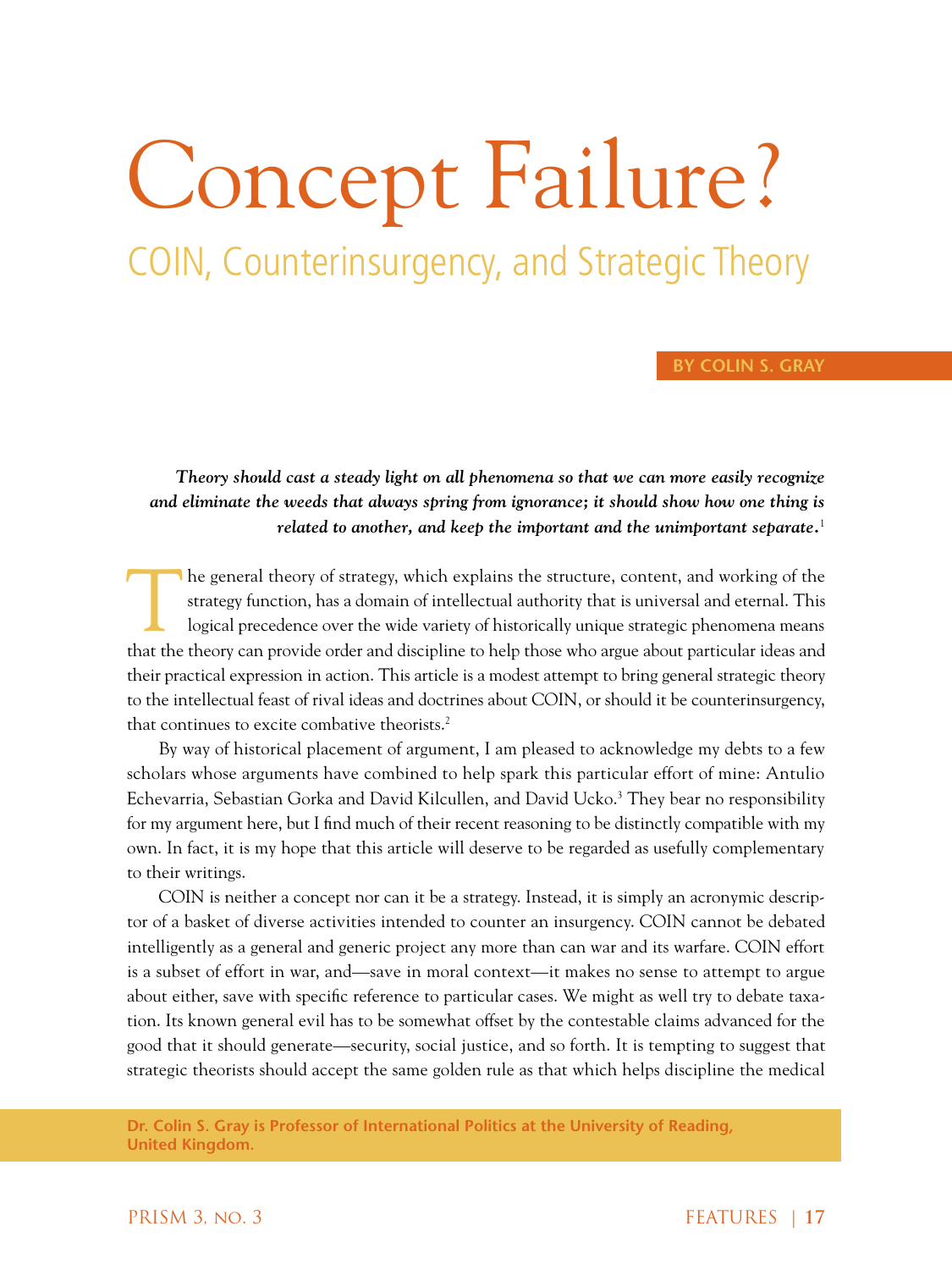profession—"first, do no harm." But to approach the recent COIN and counterterrorism debate with that candidate injunction in mind would be sociologically naïve because of the career dynamics that incentivize herd behavior with faddish and fashionable conceptualization.

It is my contention in this article that the United States and the world order values that it seeks to advance and protect have been harmed by a failure of conceptualization pertaining to COIN and counterterrorism. However, hastily I must add, there is a serious danger that the rhythm of debate will encourage an indiscriminate massacre of both guilty and innocent concepts. This article argues that COIN per se is not, and plausibly cannot possibly be, a concept that has failed. Among several problems with such a charge would be the nontrivial actuality that COIN is not a concept. The fact that many people who need to know better—and could know better, were they educated in strategy think inappropriately about COIN is unfortunate and harmful. But we should not permit such conceptual abuse to enjoy an authority it does not deserve. The relevant challenge here is neither to bury nor to praise COIN (with apologies to William Shakespeare), but rather to help ensure that it survives with minimum damage as a necessary option-set in America's national security strategy quiver.

# COIN per se is not, and plausibly cannot possibly be, a concept that has failed

National security policy and the strategy to implement it are indeed complex and can pose genuinely "wicked" dilemmas admitting of no attractive choices. Nonetheless, they are not akin to quantum theory. The American challenge with COIN, counterterrorism, and

affiliated issues does demand some granularity in comprehension if decisions and actions are to be wisely taken and pursued. However, we have access to a general theory of strategy, supported by a general theory of politics and statecraft, that draws on 2,500 years of thought and experience.4 The COIN debaters of today have powerful conceptual allies, if only they know to employ them prudently. As the great Prussian Carl von Clausewitz wrote, "Theory exists so that one need not start afresh each time sorting out the material and plowing through it, but will find it to hand and in good order."5 Clausewitz advised also that "all theories, however, must stick to categories of phenomena and can never take account of a truly unique case. This must be left to judgment and talent."6 It is my argument that the judgment and talent required to cope with COIN cases, extant and potential, needs to benefit from the education that sound general theory can provide to those willing and able to learn. A major advantage that should be secured by some serious education in strategy is a greater ease than before in identifying shoddy concepts that are not sufficiently fit for the purposes their advocate-owners claim.

Of course, this article is about Iraq, Afghanistan, and post-both imbroglios. But it is about them only in the sense that it seeks to clarify and help explain how to think usefully about these painful episodes and the others that lurk for sure in America's future strategic history. This article is "policy science," designed to address the structure of the issue area of COIN/counterterrorism, not policy or strategy advocacy. America's recent record of thought and action about COIN is mainly, though not entirely, poor; hence, this article. What is particularly frustrating is recognition that the conceptual failure is all but wholly gratuitous and should have been avoidable. Americans in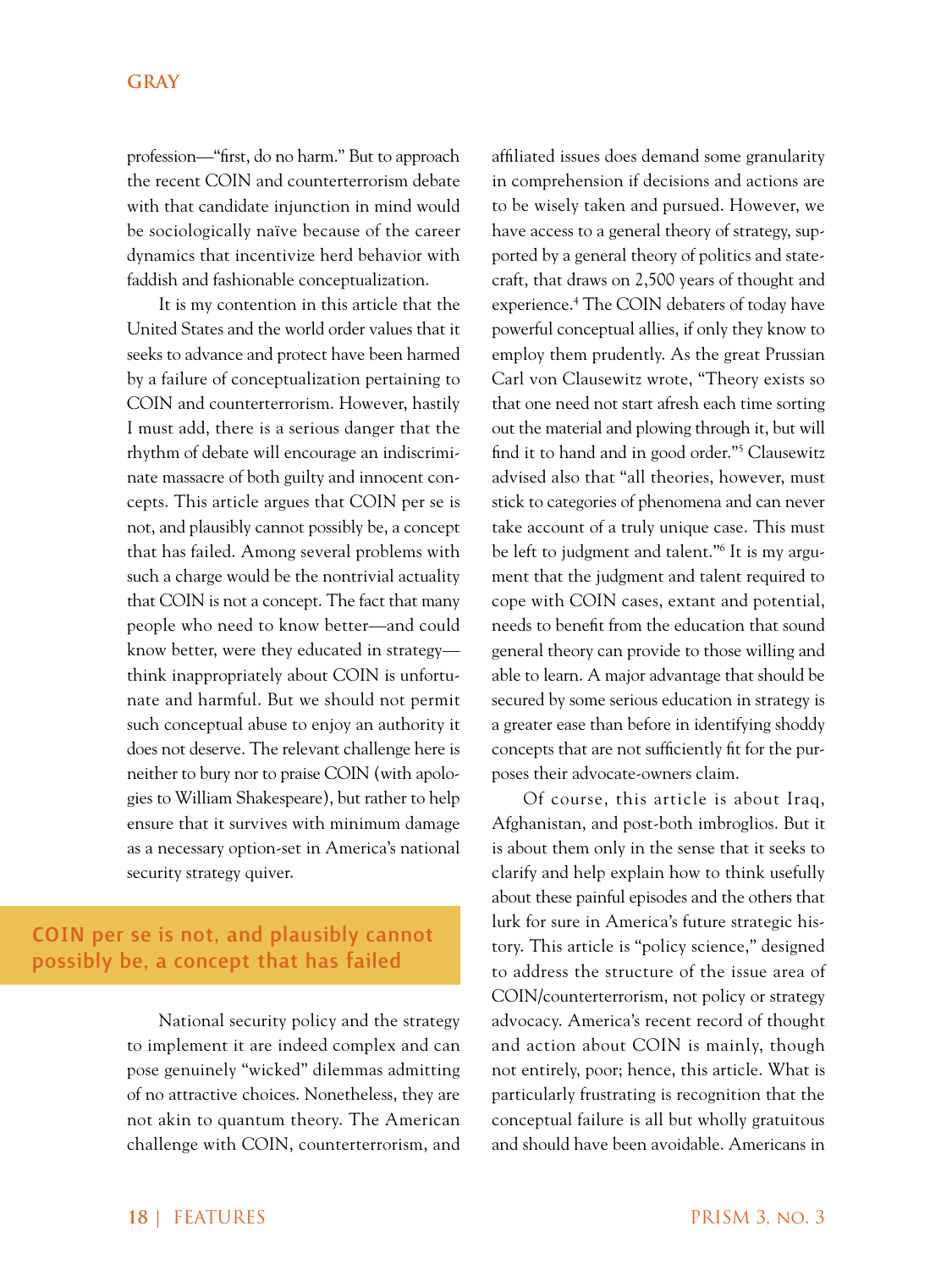the 2000s went to war, and by and large have remained conceptually wounded. The irony in this persisting condition has not been lost on American military historian Brian Linn. In his persuasive words:

*Even before* [the global war on terror]*, the defense community was in the midst of a vibrant debate over whether the nature of war itself had changed. Advocates offered the prospect of a glittering future through a "Revolution in Military Affairs," "Military Transformation," and a "New American Way of War." But their voices were only some, if perhaps the most strident, in a much larger discussion. Others defended the relevance of military philosophers such as Henri Jomini and Carl von Clausewitz, while still others advocated what General Wesley K. Clark termed "modern war limited, carefully constrained in geography, scope, weaponry and effects." The debate, like the defense community, overflowed with buzzwords—asymmetric conflict, fourth-generation warfare, shock and awe, full spectrum dominance—many of which quickly became passé. And with some significant exceptions, much of this debate confined itself to hypothetical threats, to the relative merits of weapons systems, and to new tactical organizations.*<sup>7</sup>

Linn proceeded to observe that "this failure of military intellectuals to agree on a concept of war might seem surprising, given that virtually everyone in the armed forces claims to be a *warfighter* and every few years at least one of the services proclaims its intentions to make each member a *warrior*."8 The failure that Linn noticed was not of the kind that might occur when a number of powerful rival concepts are

contending for intellectual primacy. Instead, there was failure to agree, which he registered; in addition, there was failure to produce a dominant idea worthy of hegemonic status, and finally there was failure of the kind signaled in the famous Gresham's law, wherein the 16<sup>th</sup>century financier claimed that currency of lower value tended to drive that of higher value out of circulation. By analogy with Sir Thomas's law, the plethora of adjectivally modified concepts of contemporary war and warfare has driven older and simpler concepts and theory almost into hiding. "Thucydides (or Sun Tzu, or Clausewitz) was mainly right!" is not as exciting and salable as a narrative of revolutionary change, even when the change must entail some alchemy (for example, war allegedly changing its nature; or human behavior suddenly, post–Cold War, reflecting the benign consequences of a normative revolution that denies repression as an effective domestic policy option, and suchlike attractive fantasies).

The conceptual tool needed to explain conflict phenomena is ready to hand, but people seem not to know what it is or how to use it. As a result, a thousand weeds of strategic theory flourish, and the only authority is official endorsement and use, which typically is transient. The classical canon of strategic thought, although widely praised and quoted in fragmentary wisdom nuggets, plainly has no significant intellectual disciplinary role. All of this is unfortunate because much of the recent COIN debate fundamentally is nonsense; it rests upon false or misleading ideas, indeed literally upon misconceptions. A further irony of this quintessentially ironic subject is the incontestable fact that the cost of formal education in strategy is trivial compared with the costs incurred for reasons of ignorance of its nature and working on the part of ill-educated practitioners.<sup>9</sup>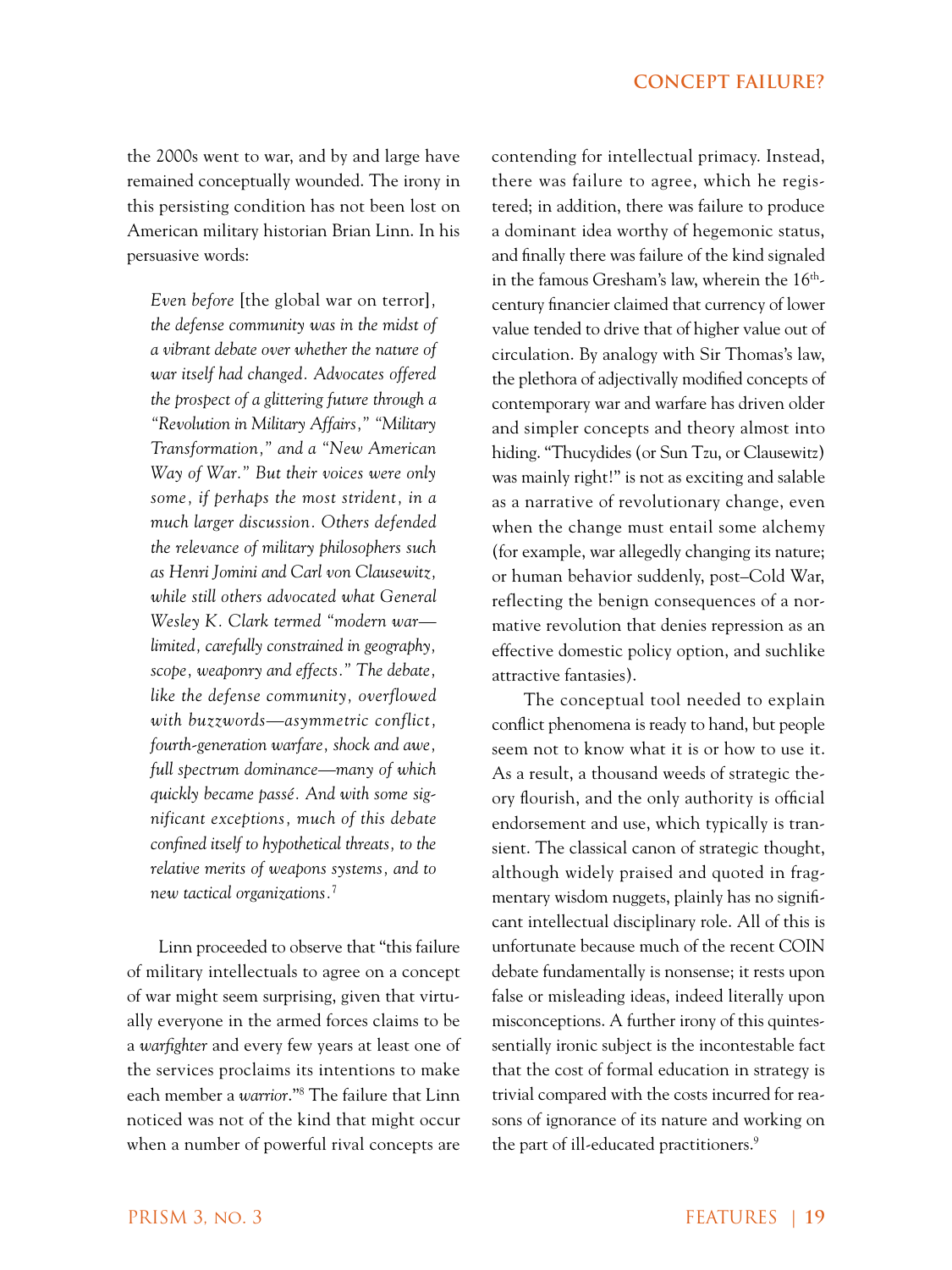Lest there be any misunderstanding, I am not going to attempt to argue that an education in strategic theory will serve like the philosopher's stone postulated in medieval alchemy to be able to turn the base metal of failure or impasse into the gold of strategic success. Rather, it is my claim only that there is available a relatively simple general theory of strategy (and war) that transcends and conceptually reorganizes such subordinate subjects as COIN and counterterrorism. This general theory, far from retiring COIN theory, actually saves it from the misconceptions of overzealous if undereducated advocate theorist-practitioners. So what is my argument?

# COIN debate would benefit if the debaters took a refresher course in the basics of strategy

#### **Argument**

If this debate about COIN is to be reset along more productive lines than those typically pursued in the often heated and badtempered exchanges of recent times, it is necessary to place some reliance on the conceptual tools that strategic theory provides. Unsurprisingly, in its several forms that theory yields what Clausewitz specified: it sorts out what needs sorting. There is much that should be debated about COIN, but the controversy is not helpful for national security if the structure and functioning of the subject matter, suitably defined, are not grasped and gripped with intellectual discipline. To that end, what follows is a nine-part argument intended to make more sense of the not-sogreat COIN debate triggered by the unmistakable evidence of confusion, frustration, and

either failure or unsatisfactorily fragile success in Iraq and Afghanistan. This is neither policy nor strategy advocacy, but generically it is advocacy of policy (and its politics) and strategy, properly employed.

*Formal education in strategy is not an adequate substitute for experience or talent and aptitude, but it should help.* COIN debate would benefit if the debaters took a refresher course in the basics of strategy. Many fallacies and inadequate arguments about COIN in Afghanistan, for instance, are avoidable if their proponents were willing to seek and were able to receive help from theory. Harold Winton offers useful guidance when he identifies five functions for competent theory: such theory "defines, categorizes, explains, connects, and anticipates."10 About what does theory perform those functions? The answer, which for strategy is the equivalent of  $E = mc^2$ , is ends, ways, means, and (with caveats) assumptions. If a strategist's narrative performs well on this formula, he has indeed cracked the code that enables though it cannot guarantee—strategic success. The strategist needs to understand his subject, which is not COIN or counterterrorism; it is strategy for his particular challenge in COIN or counterterrorism. It is hard to find compensation for a lack of case-specific local knowledge, but it is even harder, and can be impossible, to compensate for weakness in understanding of strategy.

There is a classical canon of authors worth reading for their contributions, both intended and not, to the general theory of strategy. This theorist has reshaped and assembled the theory in the form of dicta (formal statements that are not quite principles and definitely not laws).11 Rather than test readers' patience with a recital of my dicta, here I capture much of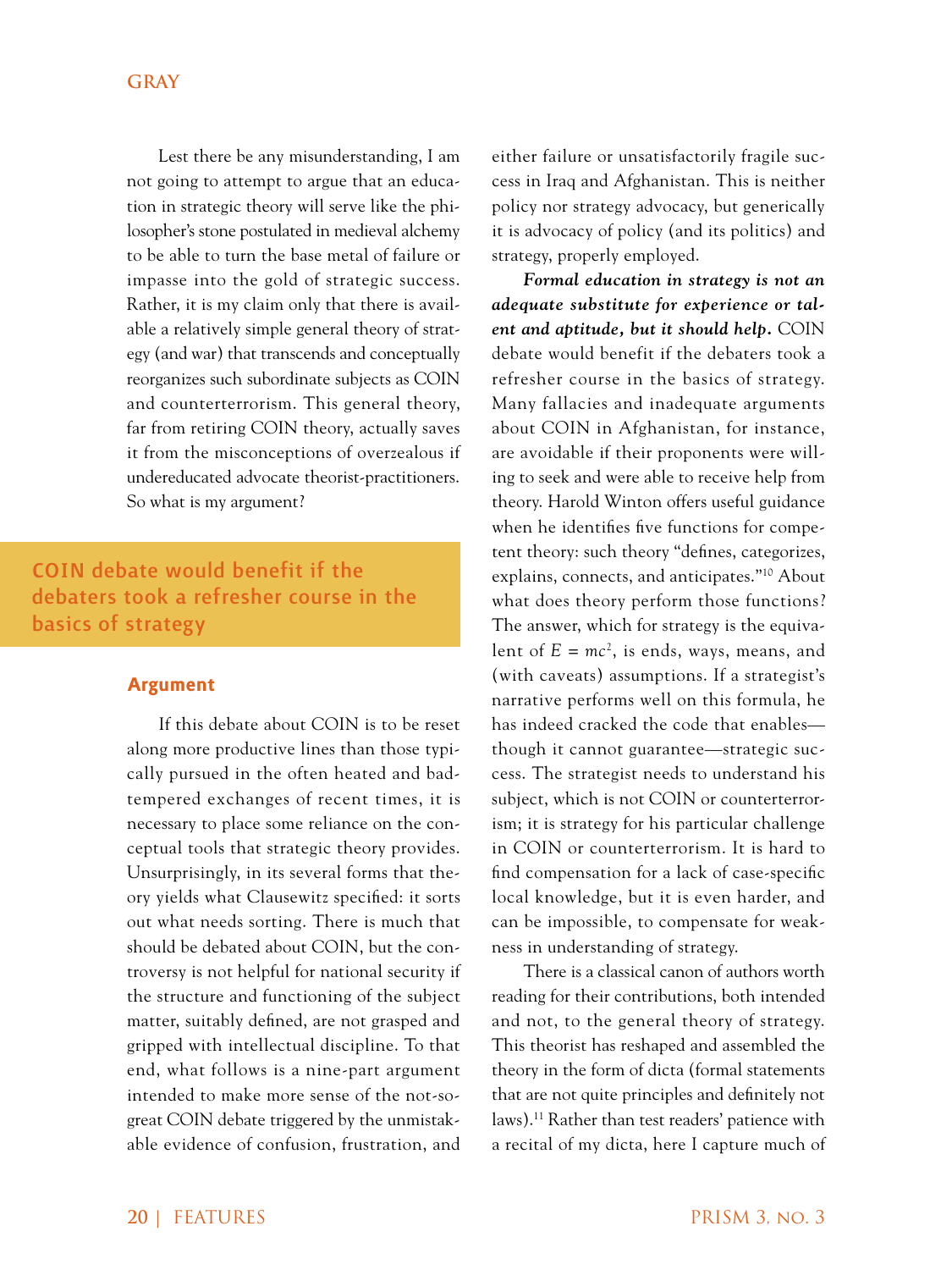# **concept failure?**



their meanings and implications by offering a list of "strategists' questions," some of which, with some amendments, I have borrowed with gratitude from the late Philip Crowl, followed by my own redrafting of the now long-traditional "Principles of War" as a set of Principles of War that I believe more suitably serves the declared purpose. First, the following are the strategists' questions:

- ❖❖ What is it all about? What are the political stakes, and how much do they matter to us?
- ❖❖ So what? What will be the strategic effect of the sundry characters of behavior that we choose to conduct?
- ❖ Is the strategy selected tailored well enough to meet our political objectives?
- ❖❖ What are the probable limits of our (military) power as a basket of complementary agencies to influence and endeavor to control the enemy's will?
- ❖❖ How could the enemy strive to thwart us?
- ❖❖ What are our alternative courses of action/inaction? What are their prospective costs and benefits?
- ❖ How robust is our home front?
- ❖❖ Does the strategy we prefer today draw prudently and honestly upon the strategic education that history can provide?
- ❖❖ What have we overlooked?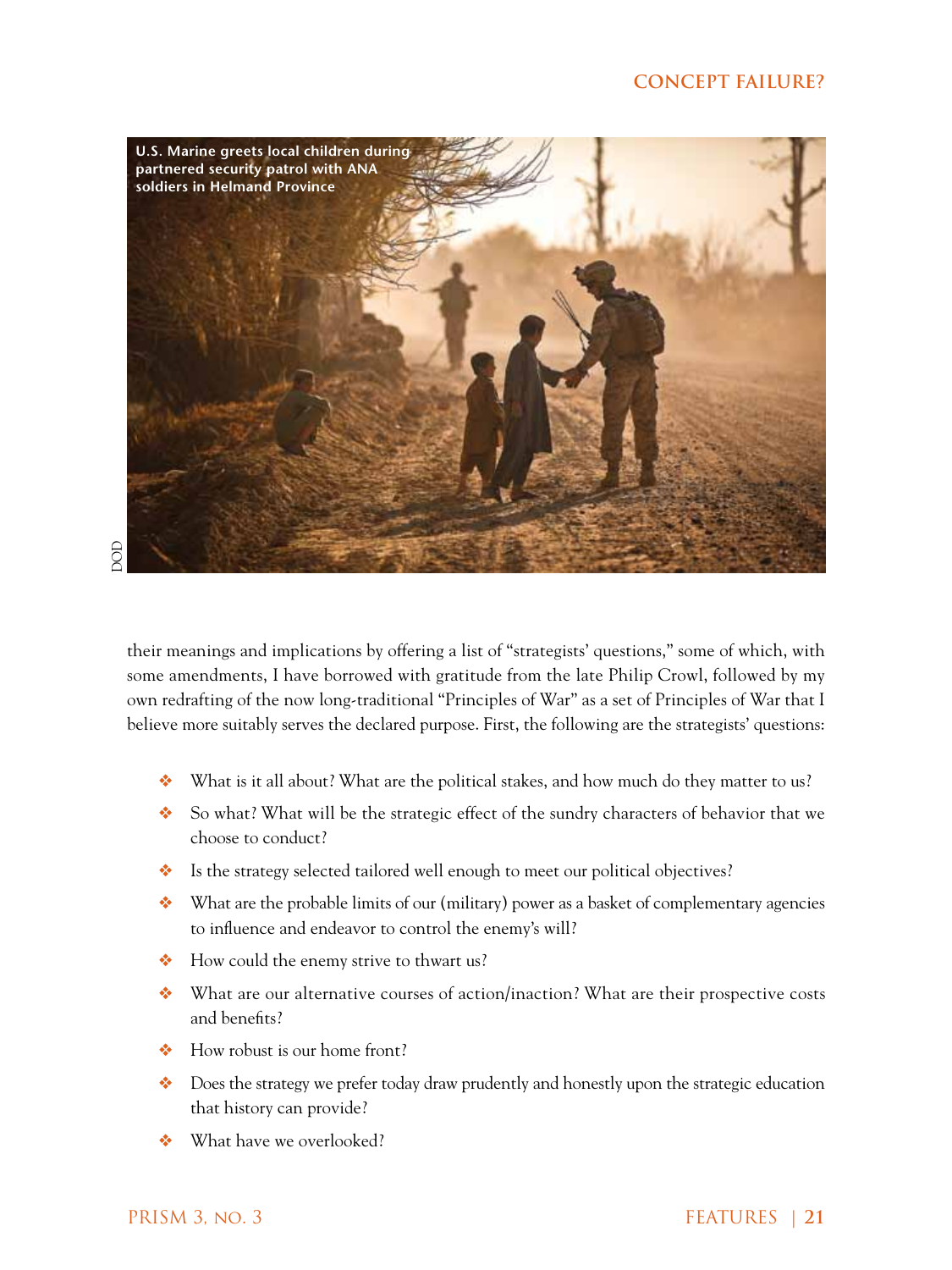The intention above is not to provide an exhaustive basis for strategic enquiry, but rather to capture the spirit as well as most of the content of a properly skeptical strategist's concerns. My second list is designed to complement the longstanding wisdom in the Principles of War (mass, objective, offensive, surprise, economy of force, maneuver, unity of command, security, and simplicity)—which actually are principles of warfare—with some "new," though hardly novel, principles that are more fit for their purpose. The Principles of War (new style) reads as follows, in barest form of expression:<sup>12</sup>

war requires the ability to adapt to failure and to cope well enough with the consequences of chaos, friction, and the unintended consequences of actions

- ❖❖ War is a political act conducted for political reasons.
- There is more to war than warfare.
- ❖❖ There is more to strategy than military strategy.
- ❖❖ War is about peace, and sometimes vice versa.
- ❖❖ Style in warfighting has political consequences.
- ❖ War is caused, shaped, and driven by its contexts.
- War is a contest of political wills.
- ❖❖ "War is nothing but a duel on a larger scale":13 take the enemy into account.
- ❖❖ War is a cultural undertaking.
- ❖❖ War requires the ability to adapt to failure and to cope well enough with the

consequences of chaos, friction, and the unintended consequences of actions.

These new-style Principles of War complement, rather than substitute for, the extant principles that, as noted already, are really principles only of warfare. Considered as part of the canon of dicta, precepts, and the like that comprises strategy's general theory, these bundles of questions and principles serve as potent intellectual auxiliary legions in aid of education in strategy. Their purpose, meaning their practical value, is to stimulate and encourage a strategic sense in politically motivated behavior. It is this strategic sense that is so vital if the various levels of activity that we can identify as politics/policy, grand strategy, military strategy, operations, and tactics are to work coherently in mutually supporting ways in pursuit of common goals. Because strategy is an artistic social science, we do not need to demand that its theory is built on the basis only of nuggets of wisdom that are testable and therefore demonstrably correct for any and every occasion.

*The merit in COIN cannot sensibly be posed as a general question.* It is beyond argument that insurgency has been a constant, indeed a perennial, feature of strategic history. Logically, it has to follow that counterinsurgency must have like historical provenance. Revolt, rebellion, insurrection, civil war, whatever the preferred terms of art, are a phenomenon woven into the history of the fabric of human societies and their politics. It may seem to make sense to classify a particular body of historical experience as, in effect, "what we mean by counterinsurgency," and it could be true that some similarity in contexts between cases does allow for an understanding that extends beyond an individual case. Gorka and Kilcullen claim that COIN, as the concept typically has been employed and understood of recent years, relies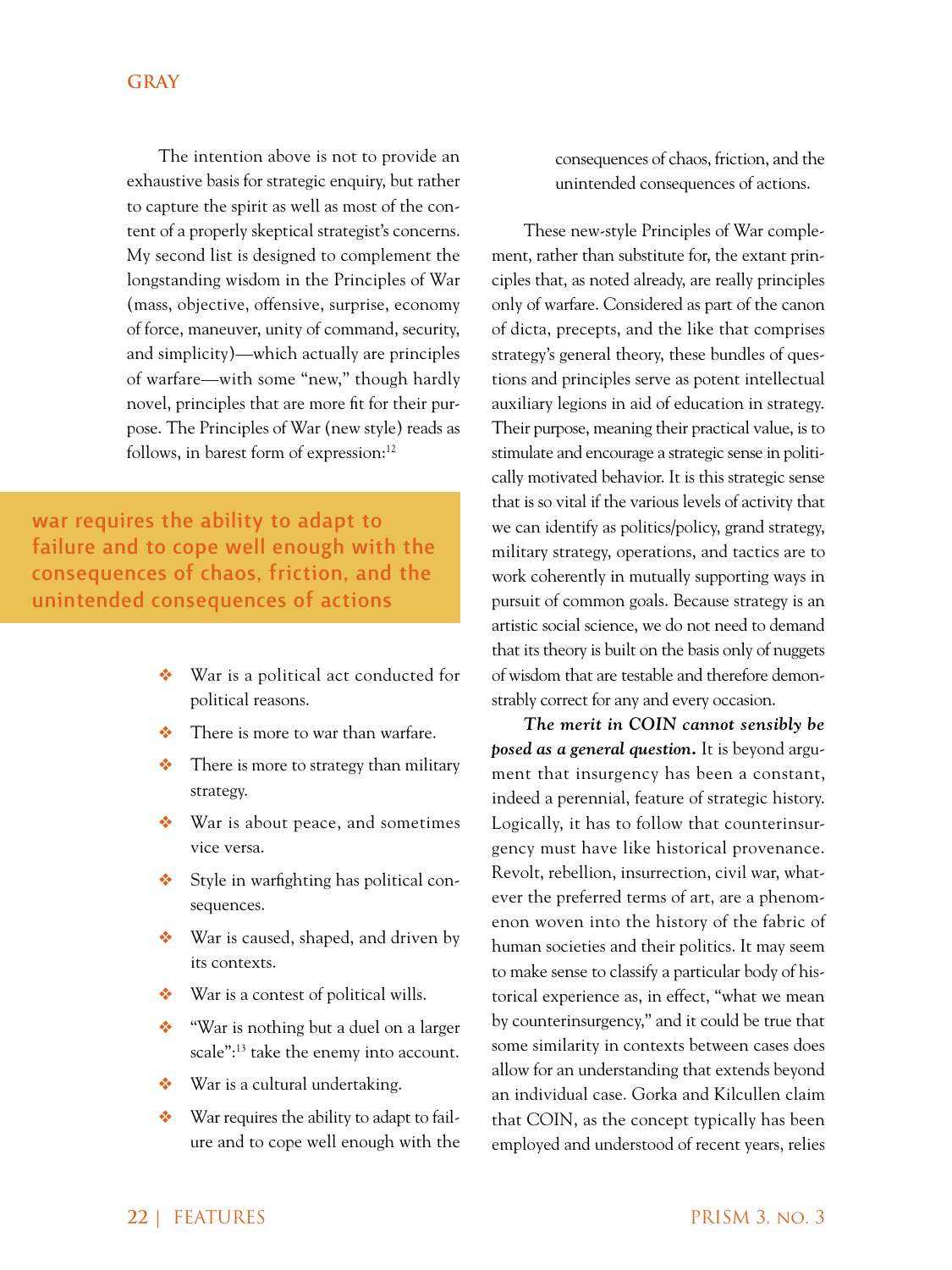upon a data set that is far too exclusive in historical and other domains to be sound.<sup>14</sup> They are probably correct in their criticism of COIN theory, at least as recent theory has been interpreted. By analogy, the leading contemporary COIN theory provides an arguable cosmology limited only to the recent history of our solar system rather than to the whole universe of which our system is but a minor part.

It is not my intention for this article to join battle on COIN "vs." counterinsurgency and suchlike debate. Rather, this analysis offers what amounts functionally to the services of an intellectual policeman in the form of strategy. It is probably true—certainly it is fairly plausible to argue that disputes about tactics for COIN should be resolvable in the light of the strategic sense advocated here. The framework for thought, decision, and action provided by the elemental formula of ends, ways, and means with assumptions—enables strategic sense to operate and endeavor to shape events. Whether or not an insurgency should be opposed is not a general question. The answer always must depend on the specific circumstances. This is not so much a matter of COIN doctrine or techniques, including the military; rather, it is first and foremost a political issue. As a general rule, domestic insurgencies must be countered. For reasons of national security and public order, as well as personal survival, established authority has a duty to attempt to counter insurgents. Whether or not it is sensible for an outside polity to intervene in other polities' insurgencies is a question that can only be posed in the particular. Mastery and employment of the strategic frame of thought and action should go a long way toward the generation of prudent decisions. However, since chance and friction are ever apt to rule in matters of war and warfare as the Prussian insisted, there can never be a

guarantee that even high rectitude in strategic method will be rewarded with success.15

*In COIN, all war and its warfare are about politics no more or less than in strategic behavior applied to other missions.* Politics is a necessary, though not sufficient, defining descriptor of war. This point is a simple one, but apparently it is easy to misunderstand. Because war and its warfare are about politics, it does not follow that war is politics: it is not. It is a fallacy to believe that counterinsurgency is activity of a species different from interstate war in regard to its nature. Both interstate and (counter) insurgent warfare are owned by politics. There are some important differences between interstate and intrastate war, but degree of political meaning is not among the distinctions. Because it is in the very nature of war for it to be about politics, it is not possible for some kinds of wars to be more political than others. The political nature of the defining motivation and consequences of warfare is not impacted by the character or the intensity of the fighting. Scholars who seek to emphasize the critical importance of political factors—correctly in my view—err seriously if they come to believe that their approach to counterinsurgency is inherently more political than that of debate opponents who lean toward a more actively military engagement. What is happening in the contemporary COIN debate is evidence of conceptual confusion.

War is war; it is prosecuted in a greater or lesser part by military force, and it is always, and by definition, about politics. Ironically, it is not uncommon for the two poles in this controversy to be making a like conceptual error. Specifically, one pole of opinion gravitates around the fallacy that an insurgency has to be countered predominantly by a political grand strategy because, in truth, it is really a political war (about legitimacy and authority). The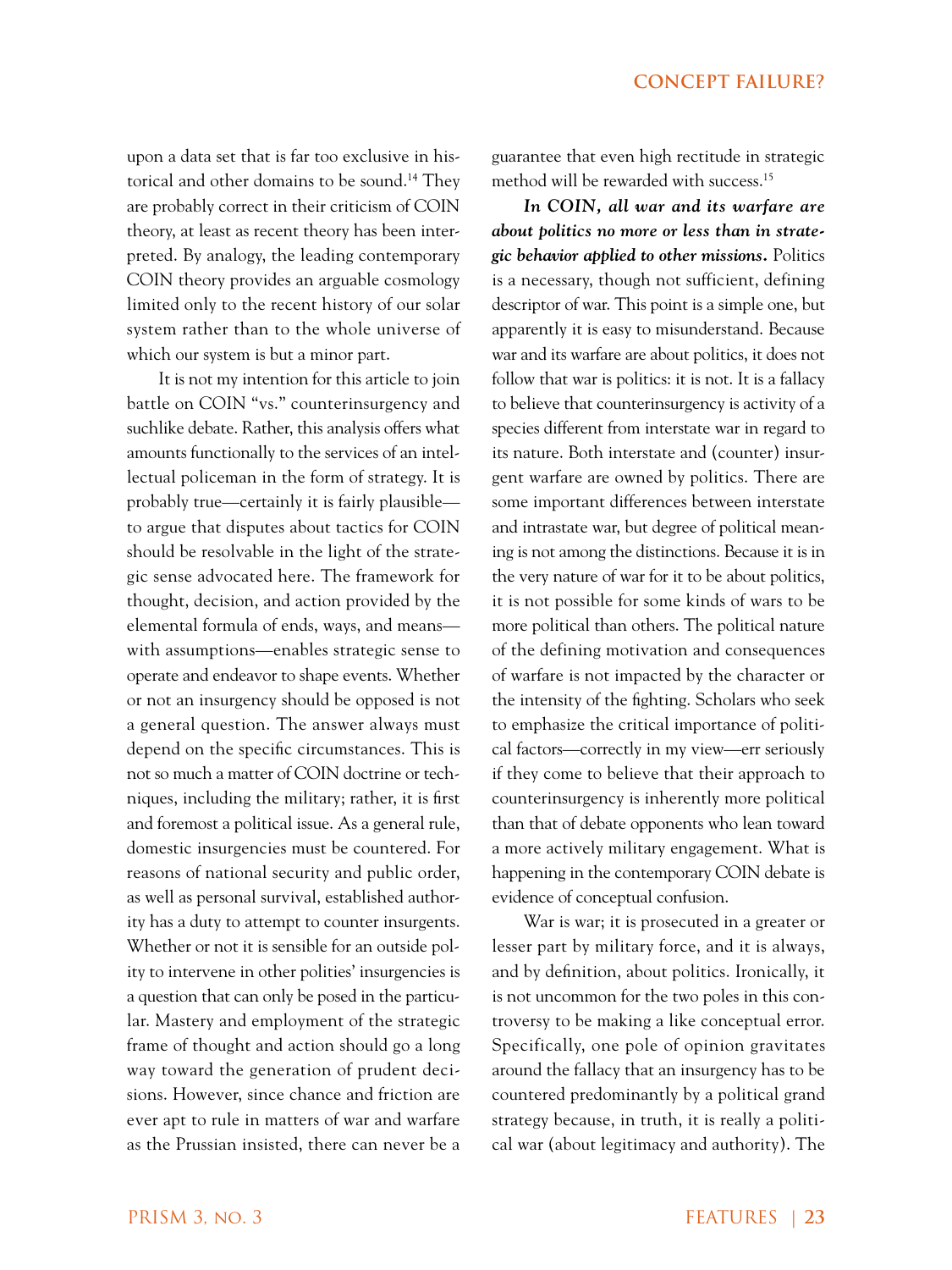other pole of opinion gravitates around the fallacy that an insurgency is in its most essential, certainly most pressing, nature a military challenge. The second approach argues that if we win the warfare in the counterinsurgent war, favorable politics inexorably will follow the military success that provides security to the population. This second view is substantially though not wholly—let alone reliably, correct, insofar as we can draw upon history for empirical support. But both approaches implicitly

theoretical elaboration of the claimed structure of allegedly different kinds of wars is usually an example of conceptual construction on sand

> claim authority from what is a conceptual error about the nature of war and strategy. Again, both camps of opinion are correct in the core of their set of beliefs. On the one hand, those who unwisely deemphasize the importance of the warfare in countering insurgents nonetheless are correct in their promotion of the importance of politics. On the other hand, those who inappropriately demote the relative significance of the political in favor of effort to win the warfare are correct in their insistence on the enemy's military defeat.

> Means and methods in counterinsurgency must vary from case to case since each conflict has distinctive features. Conceptual creativity that sees the light of day in wars that allegedly are irregular, hybrid, complex, difficult, fourth generation, and the rest of the products of fertile imaginations must not be permitted to obscure the simple and usable verities that war is war and it is always about politics. Theoretical elaboration of the claimed structure of allegedly different kinds

of wars is usually an example of conceptual construction on sand.

*It is not sensible to categorize wars according to the believed predominant combat style of one of the belligerents.* Guerrilla-style warfare is potentially universal and, on the historical evidence, for excellent reasons has been a favored military method of the weaker combatant eternally. There are no such historical phenomena as guerrilla wars. Rather, there have been countless wars wherein guerrilla tactics have been employed, sometimes by both sides. To define a war according to a tactical style is about as foolish as definition according to weaponry. For example, it is not conducive of understanding to conceive of tank warfare when the subject of interest is warfare with tanks and so forth, typically, if not quite always, in the context of combined arms. It is important conceptually not to allow the muscle to dominate the brain. Tanks, cavalry, and nuclear weapons are provided with strategic and political meaning only by the warfare that they serve (or might serve) and by the war that licenses that warfare. And the war, of course, is provided its purpose and its license to unleash harm by politics. We need not be a disciple of Clausewitz to follow this reasoning, but if we are not, we should be.

Regardless of our position regarding rival emphases in good strategic counterinsurgency effort as between military styles and between military and civilian initiatives, what we are seeking to counter is not the insurgents' tactics, but rather their strategic meaning for political effect. A key to this point is to be found in Sun Tzu's *Art of War*, when he asserts persuasively that "what is of supreme importance in war is to attack the enemy's strategy."16 All strategy is done by tactical action, but a heavy focus on tactics is ever liable to lead us astray from the strategic plot and its political context. A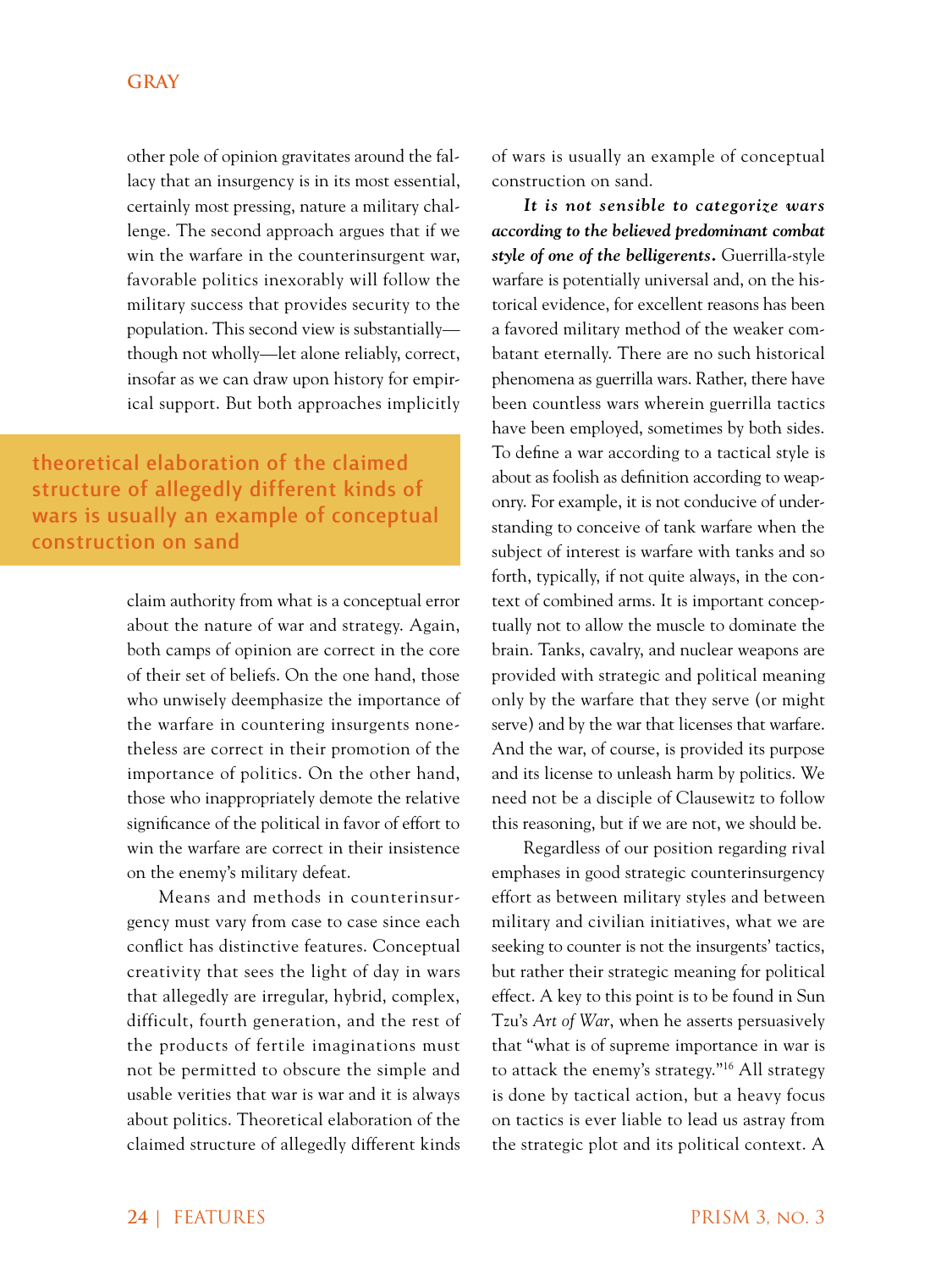particular security menace may well have the dominant current character of a guerrilla style in military behavior, but that contemporary tactical fact should not be allowed to define the conflict for us.

*Counterinsurgency is not a subject that has integrity in and of itself.* Because war is a political, and only instrumentally a military, phenomenon, we must be careful lest we ambush ourselves by a conceptual confusion that inflates COIN to the status of an idea and activity that purportedly has standalone, context-free merit. Whether or not COIN should be attempted must always be a policy decision for strategy that is made in a political process. It is highly misleading to write about COIN as if it were a technique, a basket of operational and tactical ways and means, utterly divorced from specific historical political circumstances. There is and can be no "right way" to do COIN, though there are several ways most probably that might be right enough for a particular case in an imperfect world. To connect, or reconnect, with the fundamentals of the subject under discussion here, the dominant policy questions have to be: "Should we attempt to help counter this insurgency?"—and, if the answer is yes, "How should we do so?" This seemingly simplistic approach is useful because it frames the issue area in desirable width, depth, and context.<sup>17</sup> Our counterinsurgency playbook should not be confined to recent or current COIN method wisdom, but rather ought to draw upon the full range of our strategic understanding and of historical experience far beyond our own.<sup>18</sup> This is not necessarily to condemn contemporary beliefs on best practice in COIN; it is only to argue that decisions to counter or not to counter an insurgency should not gravitate precipitately to essentially tactical matters of COIN

method, at the likely expense of strategic reasoning and direction. To be blunt, the most effective strategy to counter an insurgency may be one that makes little use of COIN tactics. It will depend upon the circumstance (context).

it is misleading to write about COIN as if it were a technique, a basket of operational and tactical ways and means, utterly divorced from specific historical political circumstances

This is not to deny that there are some well-identified items of typically good practice in the countering of an insurgency with its necessarily guerrilla style of operations.19 The good practice manual is not quite a set of principles or rules, but it always provided that policy (politics) and strategy demand that insurgent guerrillas—and terrorists, often the same—be opposed tactically in directly effective, combat-style matching mode. Then there is no structural difficulty with the endeavor. Strategy has political effect through the strategic effect of its enabling tactical action. We need to accept the reality of the wide diversity in character among phenomena that fit the definition of insurgency and the extensive range of grand strategic methods and means that may be employed in opposition to it. Such acceptance should lead to an appreciation that the strategic and political contexts must not be conceptually demoted to walk-on sponsoring roles as the inadvertent consequence of an inappropriate privileging of COIN tactics.

*Insurgents can lose the warfare, but still win the war. In contrast, if the political incumbents lose the warfare, they lose the war.* There is a well known, though apocryphal, maxim (often attributed to Sun Tzu) that claims, "Strategy without tactics is the slowest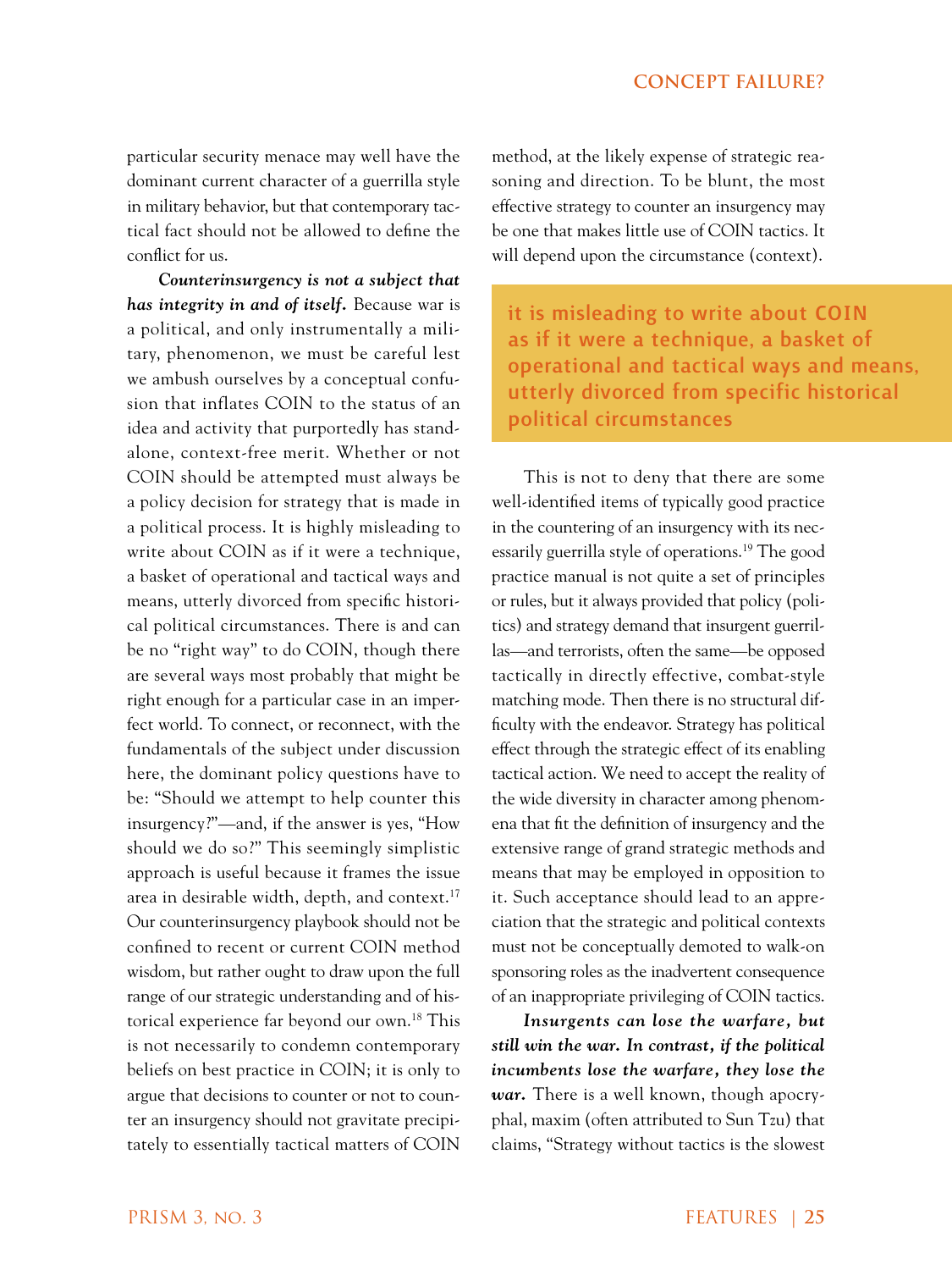

route to victory. Tactics without strategy is the noise before defeat." It would be imprudent to assert that a state can never win a war against insurgents by virtue of winning the warfare—*hardly ever* would be the way to modify the claim—but it is safe to predict that if the state loses the warfare, it will have lost the war. There is much more to war than its warfare, or fighting, but the insurgents' cause is more permissive of military setbacks than is that of the state. This argument, which may seem a little convoluted to some, even perverse perhaps, targets an important issue in recent COIN debate and speaks to an enduring matter of the greatest significance to counterinsurgents. Today, it is orthodox to endorse the mantra or chant "we cannot kill our way to victory," though the targeted killings and assassinations in recent years of insurgents and terrorists in Iraq, Afghanistan, and Pakistan cast some doubt on the operational authority of this still popular thesis. Variants of the chant claim that counterinsurgency is really all about protecting the people, *not* killing insurgents. After all, live insurgents can be a source of vital intelligence, and if "turned" and apparently apostate, they help generate strategic effect for COIN. The rather polarized debate about the relative importance of the military, as contrasted with the political contribution to effective COIN, has not been especially enlightening. This is one of those difficult cases where both rival core arguments are right. Can they be reconciled is the pertinent question.

Even though war and its warfare are about politics, it does not (quite) follow that the winning of (most of) the warfare guarantees the winning of the war. Such winning can be understood to mean that the victorious side largely dictates the terms that it prefers for an armistice and then a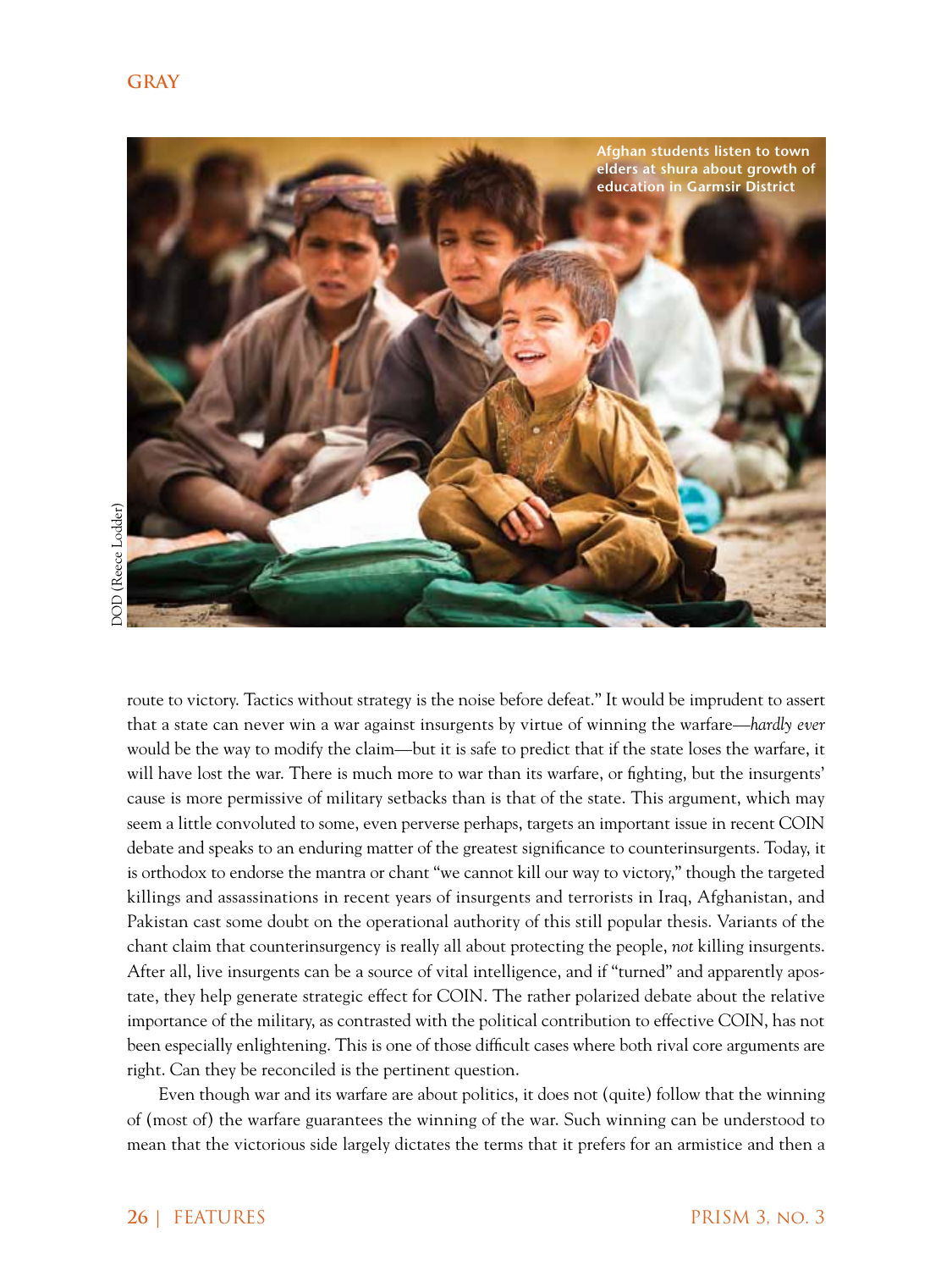peace settlement, and is in a position to police and enforce a postwar order that in the main reflects its values and choices. History tells us that it can be as hard, if not harder, to make peace than it is to make war successfully. Former belligerents do not always receive and enjoy politically the postwar conditions that they would seem to merit for their relative efforts and degree of success or failure, let alone for the moral worth of their sacrifice (a dubious characterization if ever there was one, notwithstanding its popularity). It is nearly always strategically harmful to lose in the fighting, though it is true that a heroically suicidal blood sacrifice (the 1916 Easter Rising in Dublin, for one example, or Thermopylae, more arguably) can help propel a cause.

With respect to COIN, military setbacks and a growing public conviction that ever greater defeats loom in the fairly near future are likely to be much more deadly to established authority than to its armed foes. If insurgents are beaten in the typically small-scale combats of largely guerrilla-style warfare, if they suffer damaging loss of political agents to the security services, they usually have the strategic option of retreating, repairing, recovering, and returning when time has wrought its hoped-for magic by improving the context for violent action, and they will try again, bloodied but possibly wiser. The insurgents' political cause, or causes, can survive a period of strategic weakness promoted by military defeats whereas the government cannot. Political legitimacy is in part a matter of public confidence earned by providing credible evidence that the future is "ours and not theirs."

This is not to claim crudely that all people bandwagon with those who are anticipated with confidence to be the winners, but it is to argue that a prime way in which public support is lost is by looking like the loser in the fighting. For incumbent political authority, there is no way back from an unfolding military defeat, excepting foreign intervention that often only postpones the evil hour (as in South Vietnam in 1965). Insurgents who are beaten are not usually literally annihilated. If the fighting has been guerrilla in style, the defeats are likely to be tactically painful and certainly strategically and politically damaging to reputation, but nonetheless not fatal to the prospects for ultimate victory. We might recall with advantage these words by Mao Zedong: "The strategy of guerrilla warfare is manifestly unlike that employed in orthodox operations. There is in guerrilla warfare no such thing as a decisive battle."20

if we are not willing to pay what winning is expected to cost, then we ought not to be fighting at all

*Population-centric COIN will not succeed if the politics are weak, but neither is it likely to succeed if the insurgents can retreat to repair, rally, and recover in a cross-border sanctuary.* Insurgency and its countering inalienably are simultaneously both political and military—and social-cultural, inter alia projects. There is some porosity between the political and the military, but fungibility is not unbounded. Military success should fuel political reputation, but we ought not to expect military failure to find adequate compensation in residual political commitment. Because of the extraordinary difficulty that regular armed forces tend to have bringing to battle insurgents who usually are obliged prudently to fight in guerrilla mode, it is close to essential that guerrilla fighters be denied cross-border sanctuary. It can be argued, in theory, that since COIN is war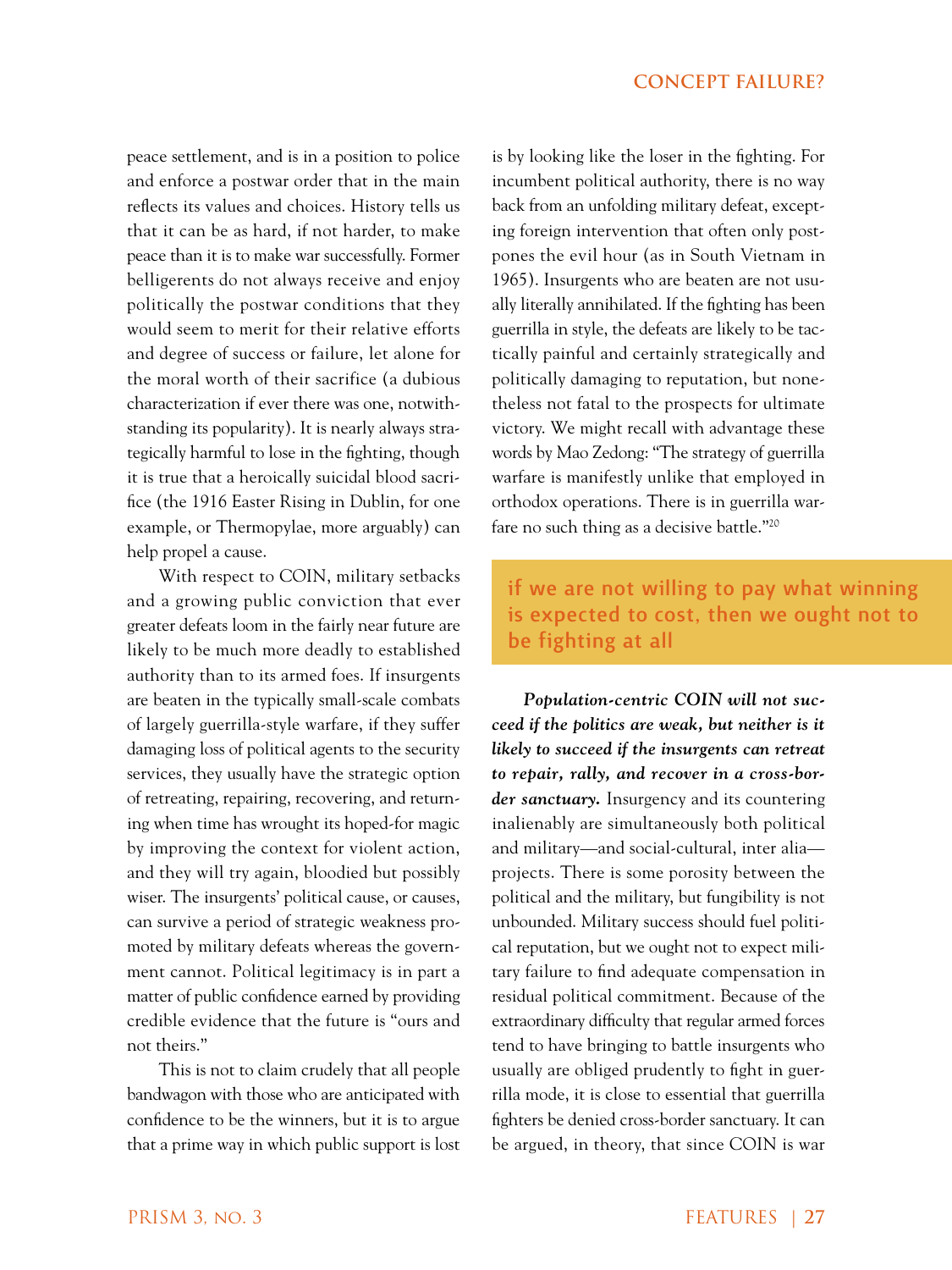about the people, primarily it has to be effective "amongst the people," where they live.<sup>21</sup> COIN effort that is succeeding need not, therefore, chase insurgents into distant and sparsely populated areas because there the guerrillas will be strategically marginalized and politically irrelevant. This reasoning is not without all merit, but nonetheless it is not thoroughly convincing.

By analogy, an insurgency that has crossborder sanctuaries is akin to a cancer that is either in temporary remission or only lightly active. Afghanistan in the 2000s offers what has to be a candidate classic object lesson in why cross-border sanctuaries ought not to be tolerated strategically in COIN. There should be no need to reemphasize the point by citing North Vietnam, Laos, and Cambodia in the 1960s and 1970s. Of course, there are always reasons, typically good ones, why it would be costly to strive seriously to foreclose on insurgent sanctuaries. However, to anticipate and even predict some

the principal and driving issues for the United States with respect to counterinsurgency are when to do it and when not, and how to attempt to do it strategically

> adverse consequences of sanctuary denial is not to close the strategic issue. Should the benefits of antisanctuary action not be judged sufficient to offset the probable costs, then it is likely to be the case that the insurgency ought not to be countered. The logic in this argument is to the effect that if we are not willing to pay what winning is expected to cost, then we ought not to be fighting at all. Obviously, this logic applies to contexts of conflict wherein sanctuaries are believed to be a critical asset for the insurgents. Those who persuade themselves that COIN is

much more political than it is military, that it is not really war with warfare, set themselves up for strategic ambush by the dynamics and "grammar" of the military dimension to strategic history.<sup>22</sup> There is an integrity to military strategy and tactics that is not idly to be mocked by the adjectival modifiers with which some theorists attempt to corral and control violence. Irregular war is still war, as is limited war and the countering of insurgents in war with some warfare. Sanctuary denial is no guarantee of victory, but nothing else is either. However, seemingly politically prudent decisions to tolerate cross-border sanctuaries are plain evidence of strategic weakness and are more often than not a fatal mistake.

*COIN requires tactical competence, but it is hugely subordinate to politics, policy, and strategy.* Tactical challenges must have some strategic effect, but tactics comprise a problemset with which armed forces and other agencies of state should be well enough trained and equipped to cope. Adequate defense planning provides forces that are sufficiently adaptable and flexible—perhaps not for current needs, though certainly for tomorrow, not excluding challenges that are neither anticipated nor predicted. The principal and driving issues for the United States with respect to counterinsurgency are when to do it and when not, and how to attempt to do it strategically. Policy and strategy choices are literally critical and determinative. The choice of strategy has to be (or perhaps *should* be) driven, certainly shaped, by the political goals of policy that yield meaning to the project. Similarly, the tactical means and their behavior as an agency for strategy have to be directed by the character of political ambition in the policy goals. All too often, COIN effort is debated in its tactical particulars, while the political and strategic assumptions that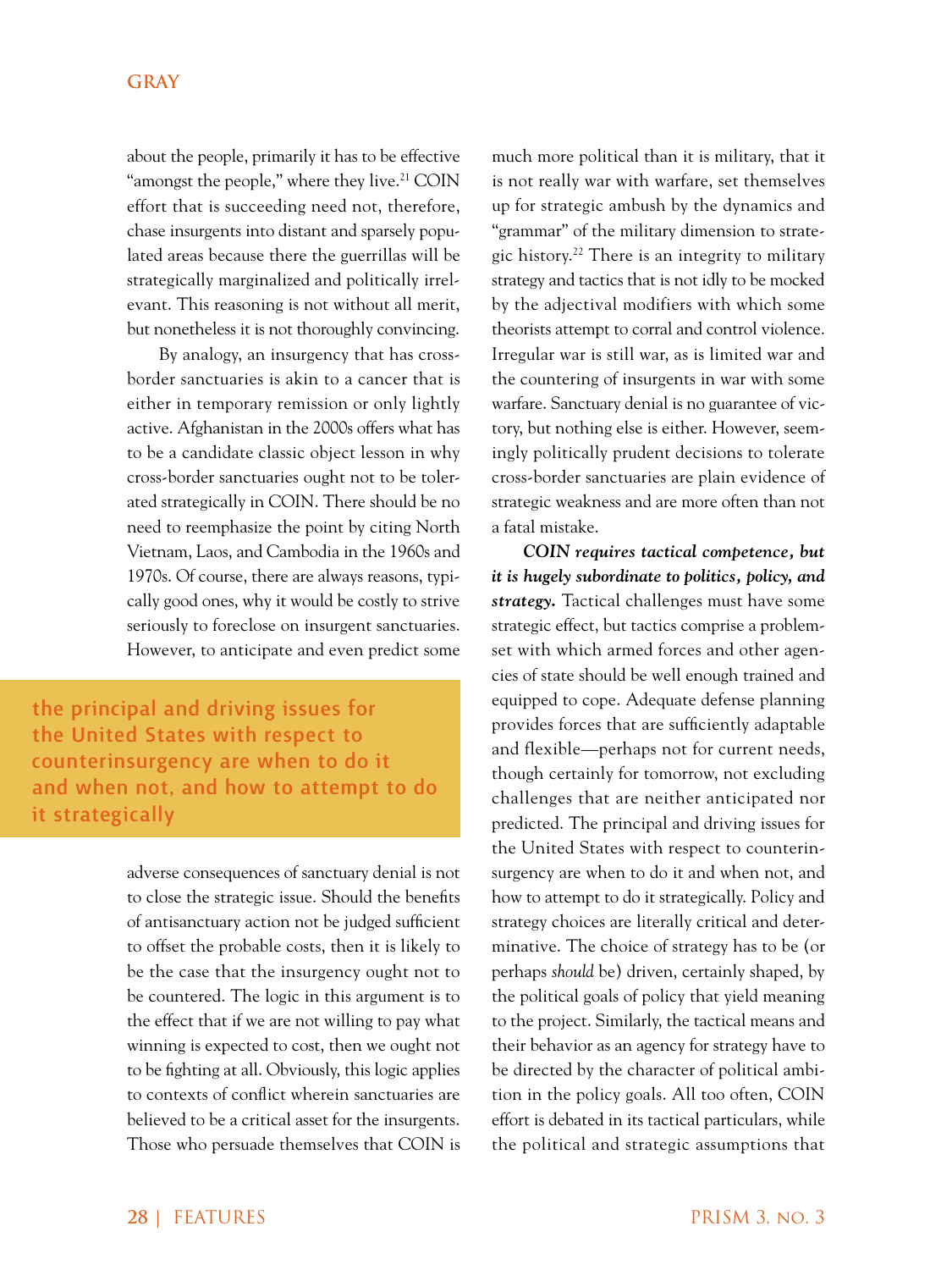ultimately are responsible for many of those particulars persist unprobed and unchallenged. Because the future cannot be foreseen in detail, it is only reasonable to anticipate that the course of events will reveal some weakness in extant assumptions, strategy, and tactical practices. Nonetheless, much that ought to be determined by choice of policy ends and strategic ways, instead, by default, is addressed at the tactical level. Tactical errors or setbacks enforced by a clever enemy should be corrected or offset tactically and need not menace the integrity of policy and strategy. COIN may not be rocket science or quantum theory, but no one has ever argued that it is easy.

*If success in COIN requires prior, or at least temporally parallel, success in nationbuilding, it is foredoomed to failure.* Nations cannot be built. Most especially they cannot be built by well-meaning but culturally arrogant foreign social scientists, no matter how well intentioned and methodologically sophisticated. A *nation* (or *community*) is best defined as a people who think of themselves as one. Nations build themselves by and through historical experience. Cultural understanding is always useful and its absence can be a lethal weakness, but some lack of comprehension is usual in war.<sup>23</sup> War, warfare, and strategy are transcultural in their natures and typically are substantially transcultural in their variable characters also. Common humanity, common situation, and fairly common technologies unsurprisingly yield thought, policy, and behavior that is notably similar.24 It is not characteristically culturally very American to be modest and strongly respectful when dealing with more than marginally alien societies and cultures. In the very early 2000s, I was appalled by the excessive ambition that I detected in the constructivist mood of some American nation-builders. This

is an old, old story; some of us recall the hopes based on unsound assumptions that helped thwart the American social scientific project in South Vietnam.

nations cannot be built by well-meaning but culturally arrogant foreign social scientists, no matter how well intentioned and methodologically sophisticated

My argument is strictly practical and strategic; it is not normative. The issue is not whether Iraq, Afghanistan, or anywhere else either needs to be, or should be "improved." Instead, the issue is whether or not the job is feasible. Even if it would be well worth doing, if it is mission impossible or highly improbable at sustainable cost to us, then it ought not to be attempted. This is Strategy 101. However, such a judgment does not mean, ipso facto, that a particular insurgency must be ignored by the United States. All it means is that a COIN effort strategically intended to reconstruct and deliver an (alien) society markedly different from that currently extant is bound to fail. If insurgents, terrorists, or pirates are a serious threat to international order and American national security, they must be neutralized by tactics that will produce the required effect, even if only for a while. Truly lasting solutions may well be beyond us, but since societal reconstruction is certainly not a practicable option, we have to settle for what is good enough for today and the near-term future. This is very much the Israeli attitude toward Hamas in Gaza and Hizballah in Lebanon. It is not pretty and it is certainly not definitive, but in an imperfect world that poses some wicked problems, states do what they can and must.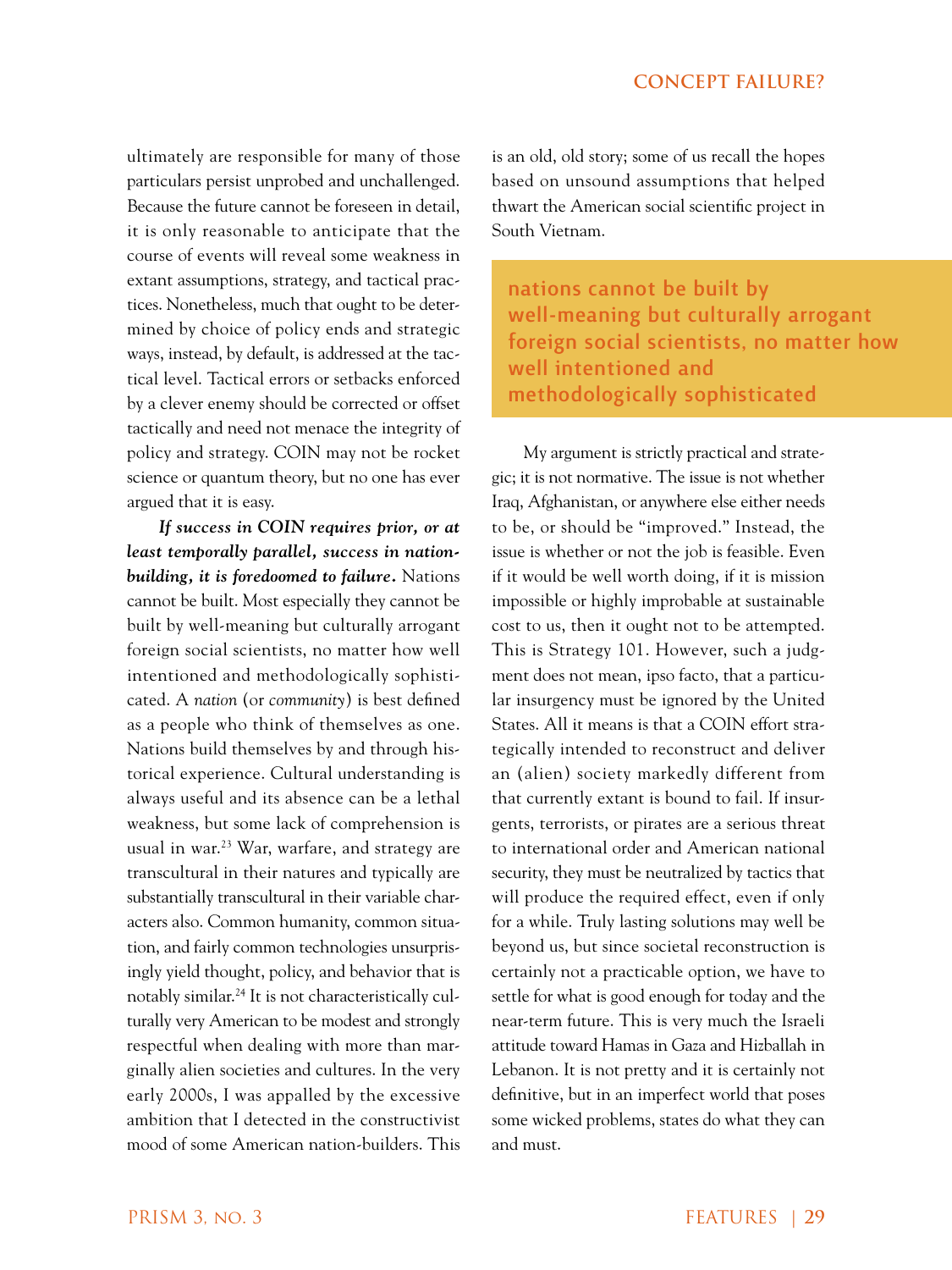# **Conclusion**

This article has ranged ambitiously over contested conceptual terrain and has raided promiscuously, probably slaughtering and certainly endangering a few innocent bystanders along with the villains. Notwithstanding its occasionally roguishly combative tone, the argument here is one that attempts cohesion, integration, and even consensus, not further division. The dominant claim in the article is that much of the debate of recent years among rival tribes of scholarly warriors over COIN and counterinsurgency doctrine could be rendered more coherent and useful if it were conducted in the intellectual context of strategy's general theory. When COIN is placed properly in its conceptual setting as a thought and activity set necessarily housed under the big tent of the general theory of strategy, truly helpful perspective and discipline apply. Whether or not we prefer to view COIN far more as armed anthropology/social work than as war with its warfare, still it is essential to understand that it is war and also that it is ruled by the dicta of strategy.

Disputes among scholarly warriors over the desirable balance to be struck in COIN endeavors between military and extramilitary efforts are healthy and indeed essential when they pertain to specific matters with potential consequences in desired strategic effect. However, they are neither healthy nor essential when they are fueled by the assumption that COIN projects are either principally military or principally political ventures. As behavior in a war, countering an armed insurgency, COIN necessarily is about politics and is conducted ultimately for political reasons. But armed insurgents have to be defeated, and more to the point, credible evidence of their prospective, if cumulative, defeat has to be provided to fearful yet prudently skeptical local civilian bystanders. If or when COIN argument strays into what amounts to an either/or mode in considering the political and the military, it is in want of conceptual navigational correction. COIN is war and it involves some warfare, but it is conducted for political reasons. This logic is absolute. **PRISM**

#### **Notes**

1 Carl von Clausewitz, *On War*, trans. and ed. Michael Howard and Peter Paret (Princeton: Princeton University Press, 1976), 578.

 $^2$  A distinction between COIN and counterinsurgency is argued forcefully in Sebastian L.v. Gorka and David Kilcullen, "An Actor-centric Theory of War: Understanding the Difference Between COIN and Counterinsurgency," *Joint Force Quarterly* 60 (1<sup>st</sup> Quarter 2011), 14–18. My argument does not require me either to endorse or reject Gorka and Kilcullen's distinction between COIN and counterinsurgency, so I will not enter a debate when I need not do so. The two are deployed in this article as alternative terms for the same phenomenon. The choice of one or the other is simply a matter of style and convenience for me and is not intended to carry any implied rebuke to Gorka and Kilcullen.

3 Antulio J. Echevarria II, *Preparing for One War and Getting Another* (Carlisle, PA: Strategic Studies Institute, U.S. Army War College, September 2010); Gorka and Kilcullen; and David H. Ucko, "Counterinsurgency after Afghanistan," *PRISM* 3, no. 1 (December 2011), 3–20.

4 See Colin S. Gray, *The Strategy Bridge: Theory for Practice* (Oxford: Oxford University Press, 2010); and Beatrice Heuser, *The Evolution of Strategy: Thinking War from Antiquity to the Present (Cambridge: Cambridge* University Press, 2010).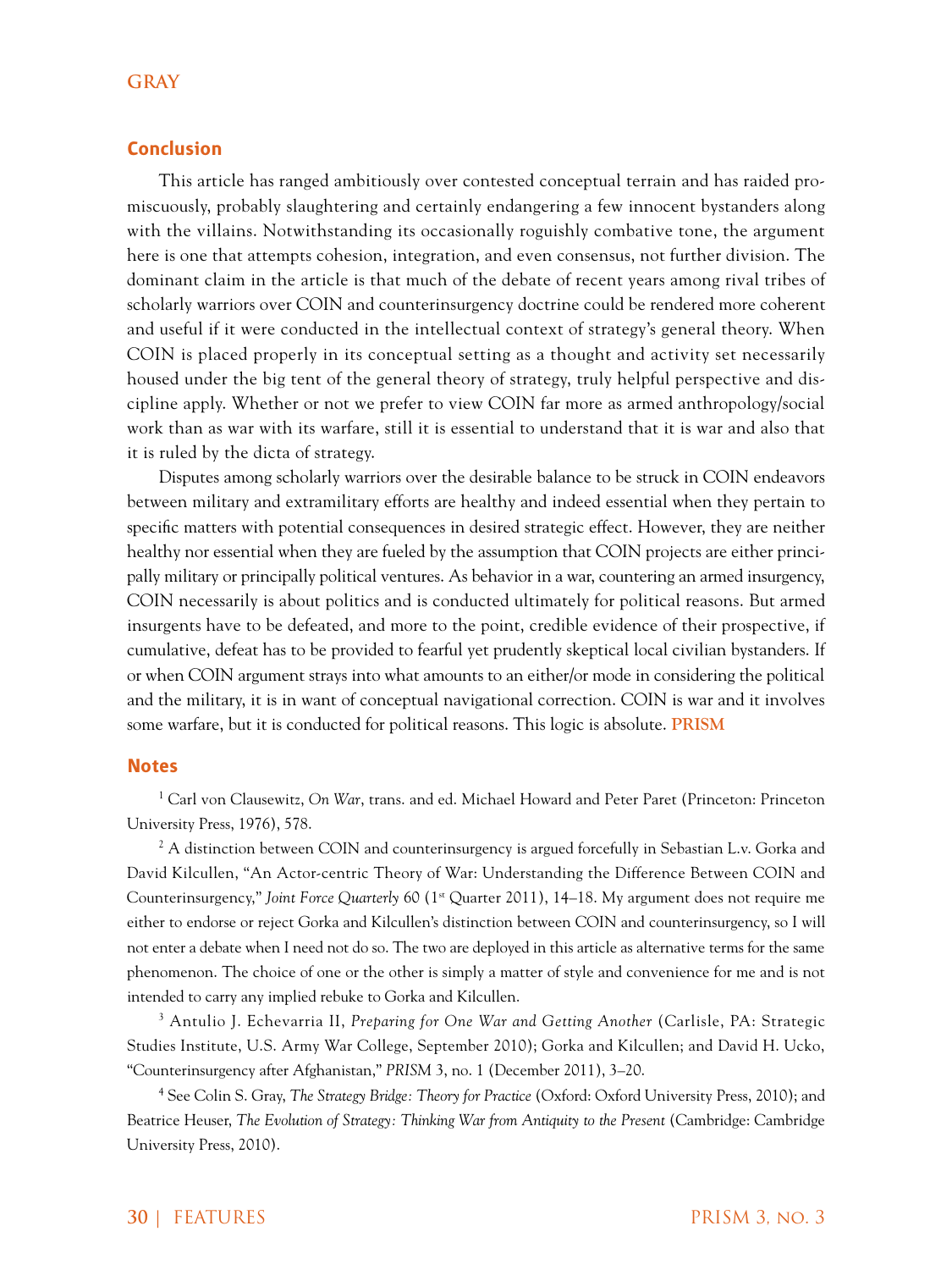5 Clausewitz, 141.

6 Ibid., 139.

7 Brian McAllister Linn, *The Echo of Battle: The Army's Way of War* (Cambridge, MA: Harvard University Press, 2007), 1–2.

8 Ibid., 2.

<sup>9</sup> Colin S. Gray, *Schools for Strategy: Teaching Strategy for 21<sup>st</sup> Century Conflict (Carlisle, PA: Strategic* Studies Institute, U.S. Army War College, November 2009).

10 Harold R. Winton, "An Imperfect Jewel: Military Theory and the Military Profession," *The Journal of Strategic Studies* 34, no. 6 (December 2011), 857.

11 Gray, *The Strategy Bridge*, chapters 1–2.

12 Colin S. Gray, *Strategy and History: Essays on Theory and Practice* (London: Routledge, 2006), 81−87.

<sup>13</sup> Clausewitz, 75.

<sup>14</sup> Gorka and Kilcullen.

15 Clausewitz, 85, 119–121.

16 Sun Tzu, *The Art of War*, trans. Samuel B. Griffith (Oxford: Clarendon Press, 1963), 77.

<sup>17</sup> The demand for study and understanding in width, depth, and context was articulated at its most persuasive in Michael Howard, *The Causes of Wars and other Essays* (London: Counterpoint, 1983), 215–217.

 $18$  Historical experience can be unreliable as recovered by historians, but nonetheless it is the only empirical basis for theory and practice that we have. The would-be counterinsurgent's library, at a minimum, should contain Robert B. Asprey, *War in the Shadows: The Classic History of Guerrilla Warfare from Ancient Persia to the Present* (Boston: Little, Brown, 1984); Walter Laqueur, *Guerrilla Warfare: A Historical and Critical Study* (New Brunswick, NJ: Transaction Publishers, 1998); Heuser, *The Evolution of Strategy*, chapters 15–16; and Heuser, *The Strategy Makers: Thoughts on War and Society from Machiavelli to Clausewitz* (Santa Barbara, CA: Praeger, 2010). Some of the COIN debaters of recent years have pointed correctly to the somewhat novel character of Islamist insurgency and terrorism, though in doing so they risk neglecting much of the rich history of such strife. Religious motivation combined often confusingly with tribal and other loyalties, with the high calorific addition of antiforeign sentiment, inter alia, truly has been a persisting brew making for violent discontent over millennia, not merely the 2000s. Modern technology—the cell phone and Internet—makes some difference, but not really that much for a phenomenon that is ancient in provenance.

<sup>19</sup> There is no great mystery at the level of general principles, precepts, and lessons about good practice in counterinsurgency or insurgency. The classic list is T.E. Lawrence's "Twenty-seven Articles" that was published in the *Arab Bulletin* (April 20, 1917), available at <www.wsma.edu/dmi/IWmsgs/The 27Articles of T.E.Lawrence.pdf>. A modern variant, from the perspective of a counterinsurgent company commander, is David Kilcullen's list of 28 Articles in his *Counterinsurgency* (London: C. Hurst, 2010), chapter 1. Since lists are favored in COIN literature, I offer my own 28 "lessons from an irregular war" in "The Anglo-Irish War, 1919–1921," *Comparative Strategy* 26, no. 5 (October–November 2007), 388–392.

20 Mao Zedong (attrib.), *On Guerrilla Warfare* (New York: Frederick A. Praeger, 1961), 52.

21 To quote Rupert Smith, who has taken out an intellectual patent on the phrase, in *The Utility of Force: The Art of War in the Modern World* (London: Allen Lane, 2005).

 $22$  To expand by implication, at least, on Clausewitz, 605.